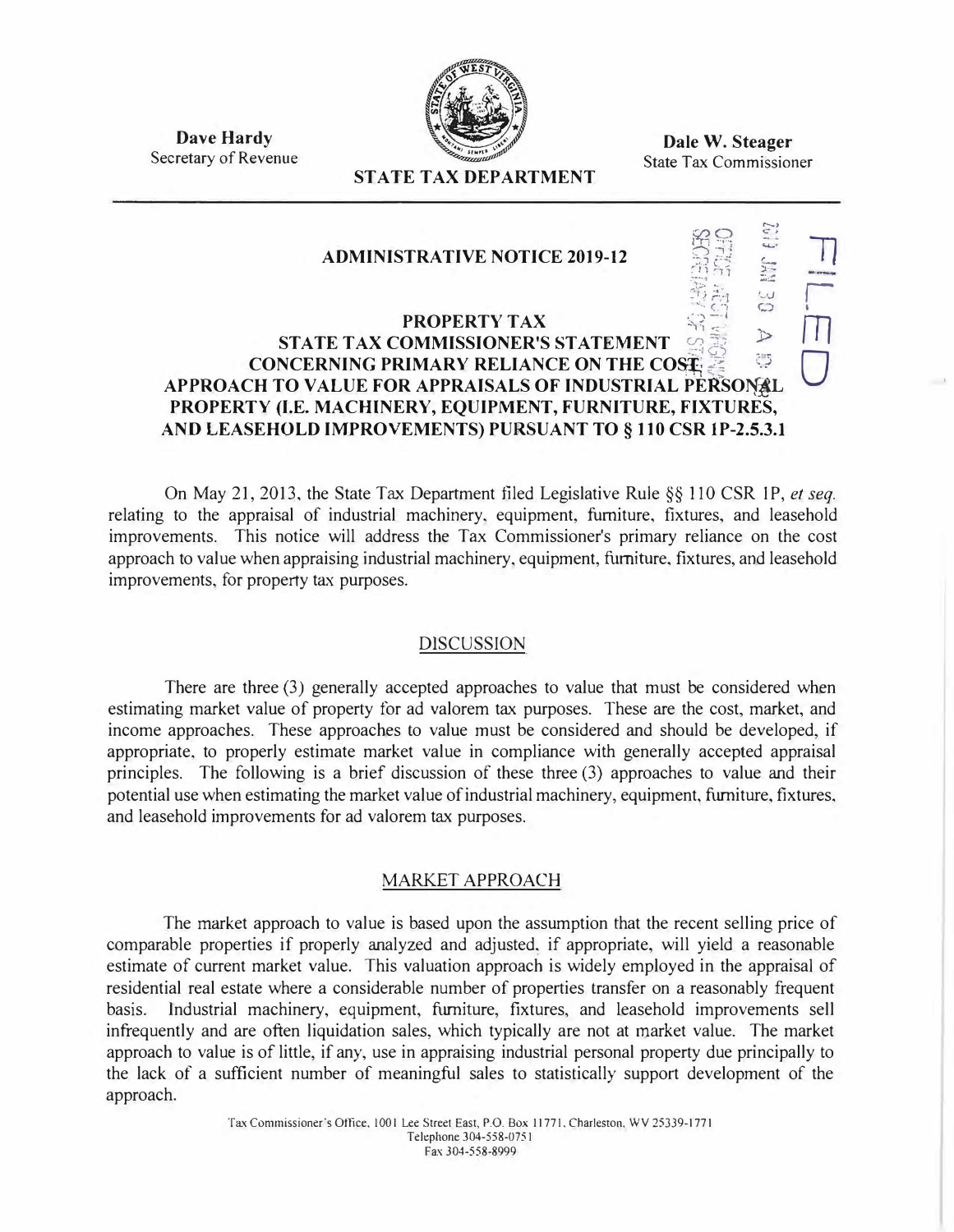### INCOME APPROACH

The income approach to value is based upon the assumption that a property is worth the future income, discounted to present worth that it will generate for a prospective buyer. The income approach is widely used in the appraisal of various types of income producing properties; however, the approach has limited use in the appraisal of industrial machinery, equipment, furniture, fixtures, and leasehold improvements because of the difficulty in estimating future net benefits; except in the case of certain kinds of leased equipment. When reliable data on equipment leases is available, the income approach can provide reliable estimates of fair market value.

#### COST APPROACH

The cost approach to value is based upon the assumption that the cost of a property, less depreciation (loss in value), yields a reasonable estimate of market value. Depreciation is a loss in value due to physical deterioration through use, functional obsolescence through design or utility and economic obsolescence due to outside market forces.

Costs used in the cost approach can be original, acquisition, replacement, or reproduction costs, although often *only* original or acquisition costs are readily available. Original cost is the cost of acquisition of a property. Reproduction cost is the cost of reproducing an exact replica of a property. Replacement cost is the cost of replacing a property with one of like utility. The cost approach may be most consistently applied to machinery, equipment, furniture, fixtures, and leasehold improvements because of the availability of reliable data such as the original or acquisition cost.

The State Tax Department trends the original or acquisition cost to today's replacement cost and depreciates the replacement cost, based on age and condition, to estimate a property's current market value. This process is recommended by the International Association of Assessing Officers' Standards on the Valuation of Personal Property.

This process is as follows:

| Original or |           | Today's                  |                  | Current |
|-------------|-----------|--------------------------|------------------|---------|
| Acquisition | $Trend =$ | Replacement or           | Depreciation $=$ | Market  |
| Cost        | Factor    | <b>Reproduction Cost</b> | Factor           | Value   |